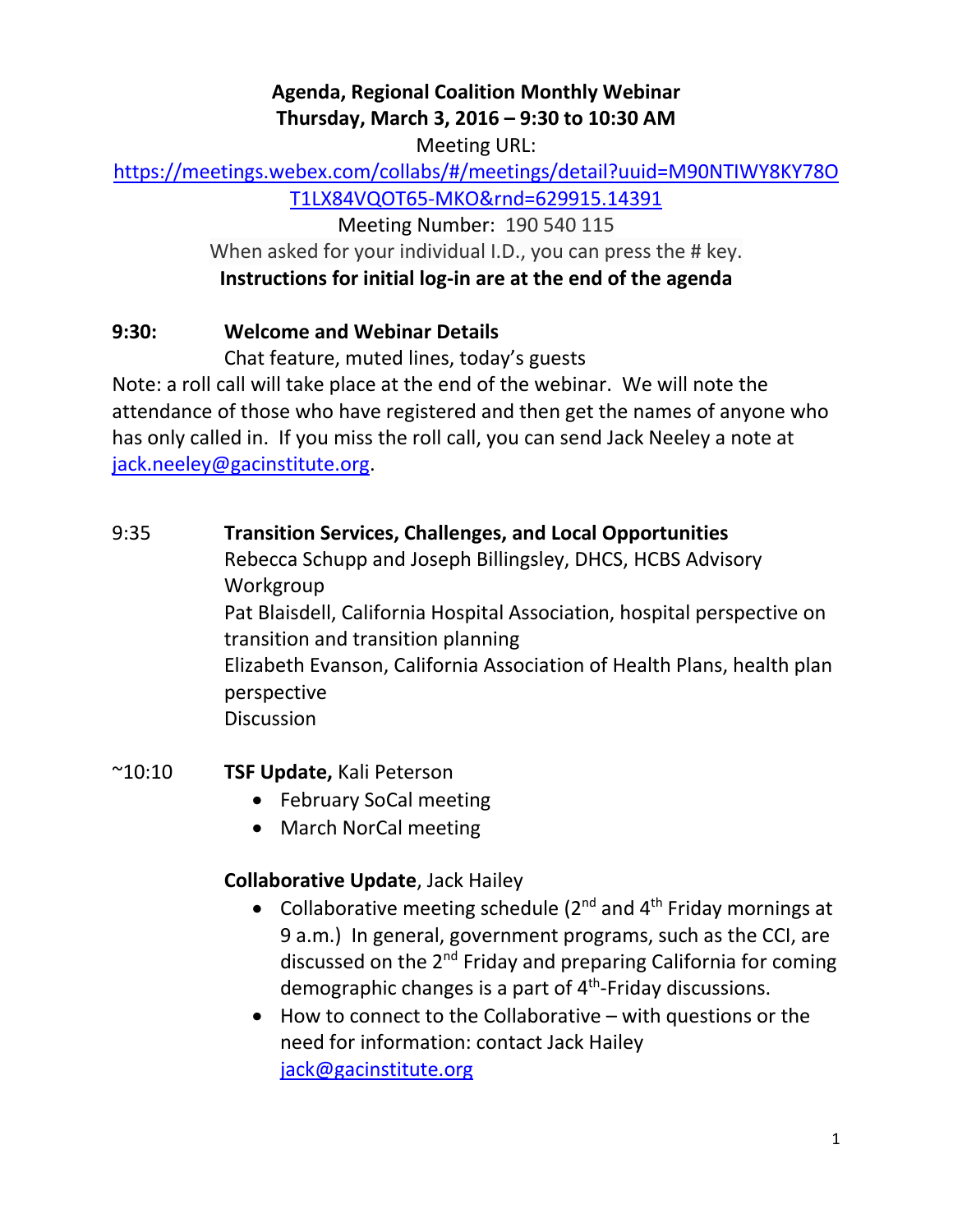- Once regional coalition profiles are complete, GACI staff can let coalition leaders know when a Collaborative agenda item intersects a regional coalition's focus.
- Upcoming Collaborative discussions
	- o March 11: health homes, CCI activities, and potential interaction.
	- o March 25, April 15, and April 29: to be announced.

#### 10:25 **Webinar Experiences and Final Roll Call**

#### 10:30 **Adjourn**

# **Notes:**

This year's webinars, first Thursdays of the month, from 9:30 to 10:30:

- *April 7*
- *May 5*
- *June 2*
- *July 7*
- *August 4*
- *September 1*
- *October 6*
- *November 3*
- *December 1*

Agendas go out two days before each webinar. *Regional coalitions are welcome to include additional members, whenever topics are of interest.*

#### **Instructions for Using the WebEx Webinar Platform:**

- If this is your first time using WebEx, please log-in 5-10 minutes early, or open an account on March 1 or March 2. When you click the link, you'll be prompted to download the free WebEx app.
- Note that you can conveniently download the app to your iPAD or iPHONE from the App Store, and with a pair of speaker headphones, can easily participate in the webinar on the go.
- You will be muted upon entry. Feel free to use the chat bar (bottom right) to communicate with the facilitator or other participants.
- You can also "raise your hand" to indicate to the host that you would like to say something. To raise your hand, click the "raise hand" button just above